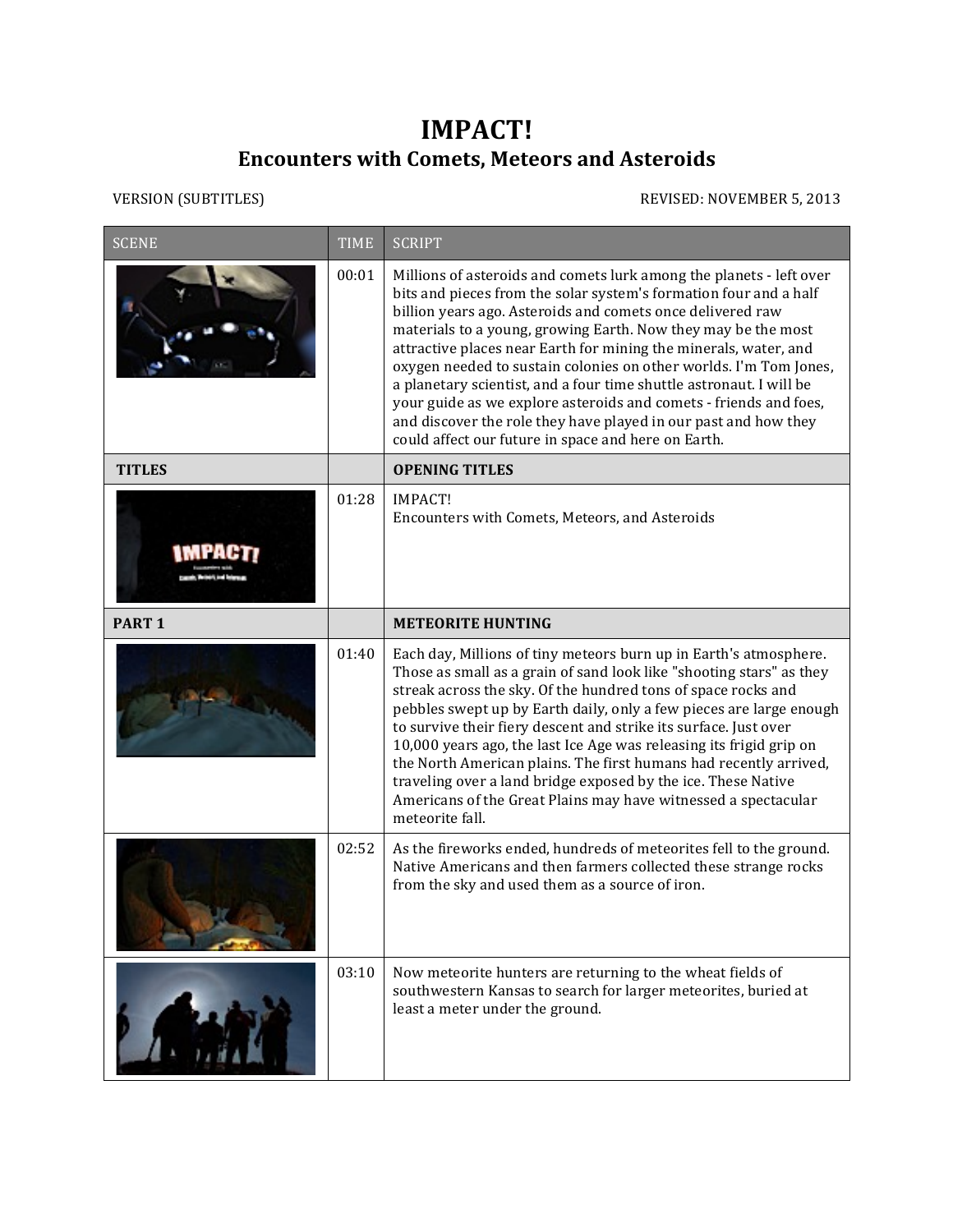|                   | 03:22 | In October 2006, a research team arrived to locate and excavate<br>one of these buried meteorites - a rock that had not been seen or<br>touched since impact over 10,000 years ago. Meteorites like this<br>one provide valuable information about the composition and<br>history of the asteroids in our solar system.                                                                                                                                                                                                      |
|-------------------|-------|------------------------------------------------------------------------------------------------------------------------------------------------------------------------------------------------------------------------------------------------------------------------------------------------------------------------------------------------------------------------------------------------------------------------------------------------------------------------------------------------------------------------------|
|                   | 03:48 | The news media were fascinated with the idea of imaging a buried<br>meteorite before digging it up. With the meteorite's dramatic<br>formation as a remnant of an asteroid collision and with the<br>possibility of using this technique in the future to explore below<br>the surface of Mars. The European Space Agency has proposed<br>installing ground-penetrating radar on a robotic rover to map the<br>Martian subsurface for drilling and to reveal the location of<br>meteorites buried under the Martian terrain. |
| PART <sub>2</sub> |       | <b>ASTEROID IMPACT</b>                                                                                                                                                                                                                                                                                                                                                                                                                                                                                                       |
|                   | 04:21 | We live in a dangerous cosmic neighborhood. Impacts still shape<br>the surfaces of planets and moons. Most of our Moon's craters were<br>created in the first half billion years of the Moon's history, ending<br>with a cataclysmic heavy bombardment almost four billion years<br>ago. On the Moon's southern highlands and on most of its far side,<br>craters overlap craters so thickly that the original crust is almost<br>completely obscured.                                                                       |
|                   | 04:51 | Looking down from the International Space Station, we see small<br>space rocks burn up in Earth's atmosphere. In the distant past,<br>Earth, like the Moon, was hit hard, but crustal motions and<br>weathering by wind and water have erased the evidence of most<br>impacts. Still geologists have identified over 180 impact scars<br>around the globe. Many are located through satellite imagery and<br>photographed by astronauts orbiting on the International Space<br>Station.                                      |
|                   | 05:23 | In the early 1960s, Eugene Shoemaker, a geologist and astronomer,<br>examined the kilometer-wide Barringer Crater near Winslow<br>Arizona. The desert climate has preserved this crater's sharp<br>outline, allowing us to compare it with similar craters on the Moon.                                                                                                                                                                                                                                                      |
|                   | 05:48 | Perhaps the most famous impact crater on Earth lies below the<br>village of Chicxulub, on the northwestern tip of Mexico's Yucatan<br>Peninsula. The Chicxulub crater is buried under layers of marine<br>limestone with an arc of sink holes on the surface marking the<br>crater's circular rim far below. It's central depression, buried rim,<br>and outer rings match impact features on the Moon.                                                                                                                      |
|                   | 06:15 | We can imagine the impact that created this buried crater. Sixty-<br>five million years ago, a 10 kilometer-wide asteroid blazed through<br>Earth's atmosphere and struck a shallow sea. The asteroid became<br>an intensely hot fireball. But Earth's atmosphere had little effect on<br>the velocity of this enormous flying mountain of rock. Impact with<br>the ocean floor created a crater over 150 kilometers wide and a<br>giant tsunami. Millions of tons of dust from the sea floor were                           |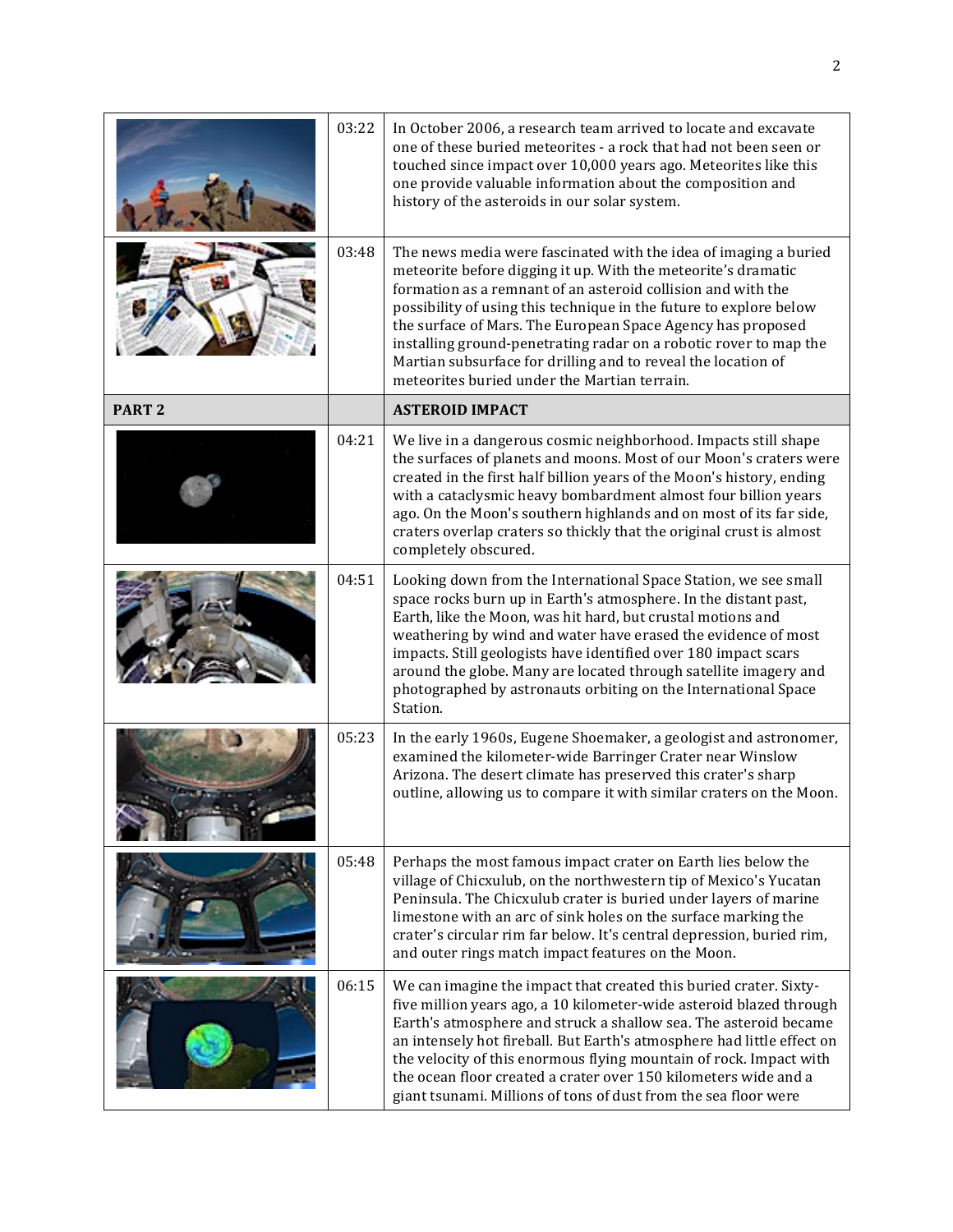|       | hurled into the atmosphere. Global darkness followed, killing<br>vegetation, while acid rain poisoned the upper oceans. Eighty<br>percent of the planet's living species, including all non-flying<br>dinosaurs, were wiped out.                                                                                  |
|-------|-------------------------------------------------------------------------------------------------------------------------------------------------------------------------------------------------------------------------------------------------------------------------------------------------------------------|
| 07:22 | The search for evidence of impact cratering now extends to the<br>Sahara Desert where shifting sands have buried the past, leaving<br>only hints of ancient cratering events.                                                                                                                                     |
| 07:35 | We can imagine meteoroids falling toward the desert: some<br>burning up in the atmosphere and others reaching the surface.<br>Gradually desert sand has filled the craters. Only tools like air and<br>space born radar can look below the exposed crater rims to see the<br>buried features of an impact crater. |
| 08:06 | A recent extraterrestrial encounter produced no craters at its<br>impact site in the remote Tunguska region of central Siberia.                                                                                                                                                                                   |
| 08:15 | On the morning of June 30, 1908, a 40-meter-wide asteroid<br>fragment entered Earth's atmosphere traveling at a speed of over<br>50,000 kilometers per hour. During its quick plunge, the space rock<br>heated the surrounding air to four times the temperature of the<br>Sun's surface.                         |
| 08:34 | Just after 7 a.m. local time, the few startled inhabitants observed a<br>brilliant white fireball. At a height of 8 kilometers, pressure and<br>heat caused the space rock to fragment and annihilate itself,<br>producing a firestorm and releasing energy equivalent to hundreds<br>of Hiroshima atomic bombs.  |
| 09:13 | Eighty million trees were blown down - a catastrophe powerful<br>enough to destroy a modern city.                                                                                                                                                                                                                 |
| 09:24 | Without warning on Feb. 15, 2013, another asteroid fragment<br>struck Siberia.                                                                                                                                                                                                                                    |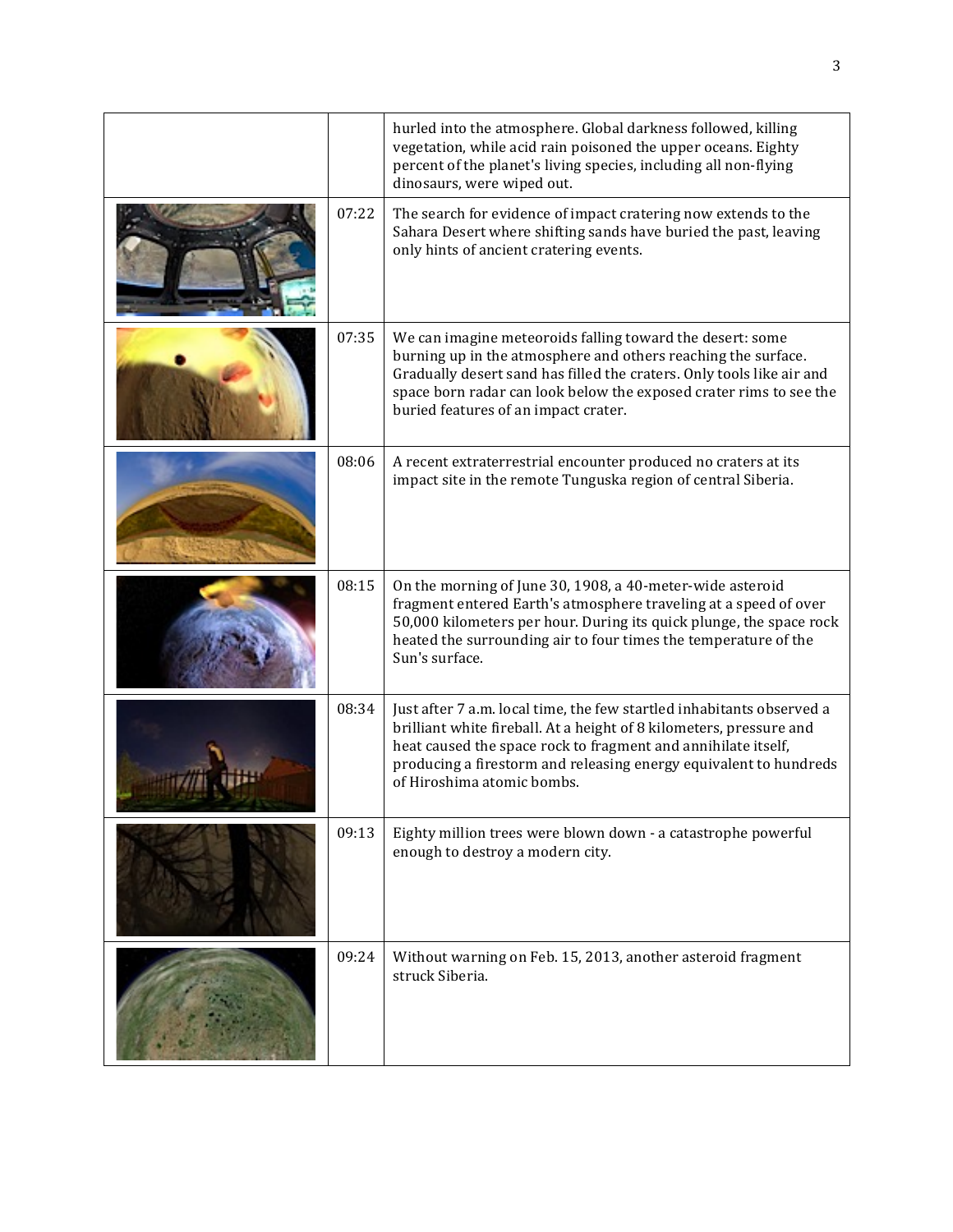|                   | 09:32 | Dozens of building- and car-mounted video cameras captured the<br>meteor's descent and the shadows it cast, making it the most<br>documented meteor event in history. There were no deaths, but<br>about 1,500 injuries occured, mostly cuts from glass that broke due<br>to the force of the shock wave produced when the meteor broke up<br>in the atmosphere. Sound waves from this explosion circled the<br>Earth several times. Seventy-two hundred buildings were damaged<br>and many small fragments have been recovered.                                                                                                                                                                                                                       |
|-------------------|-------|--------------------------------------------------------------------------------------------------------------------------------------------------------------------------------------------------------------------------------------------------------------------------------------------------------------------------------------------------------------------------------------------------------------------------------------------------------------------------------------------------------------------------------------------------------------------------------------------------------------------------------------------------------------------------------------------------------------------------------------------------------|
| PART <sub>3</sub> |       | <b>ASTEROID SEARCH</b>                                                                                                                                                                                                                                                                                                                                                                                                                                                                                                                                                                                                                                                                                                                                 |
|                   | 10:23 | Earth's history of impacts show that we still face the potential for<br>global devastation from space. If an asteroid larger than a couple of<br>kilometers across struck the Earth, the explosion could throw<br>enough dust into the atmosphere to shut down agriculture for a<br>year or more, destroying natural ecosystems and possibly leading<br>to a collapse of modern civilization. NASA has funded several<br>survey teams to find objects wider than a kilometer that could<br>impact the Earth. Each evening, observers from Massachusetts to<br>Arizona and Hawaii search the sky for asteroids on paths that cross<br>Earth's orbit. None of the potential civilization killers found thus<br>far are on a collision course with Earth. |
|                   | 11:11 | Amateur astronomers also volunteer their time and equipment to<br>search for new asteroids, working at facilities like Houston's<br>George Observatory. Asteroid hunters photograph sections of the<br>sky through large telescopes taking images of the same starfield<br>about 15 minutes apart. They compare the photos as they look for<br>an object that has moved against the background starfield.                                                                                                                                                                                                                                                                                                                                              |
|                   | 11:43 | The orbits of most asteroids lie in a region called the asteroid belt,<br>between the paths of Mars and Jupiter. Like the rest of the solar<br>system, the asteroid belt is almost empty, with millions of asteroids<br>spread over the entire area. The total mass of these asteroids is<br>much less than the mass of Earth's Moon.                                                                                                                                                                                                                                                                                                                                                                                                                  |
|                   | 12:06 | Collisions and the gravitational tugs of nearby planets can nudge<br>asteroids out of the asteroid belt and perhaps send them sunward.<br>In such a collision, a large asteroid might shatter into many smaller<br>asteroids. These impacts create the meteoroids that become<br>meteors in Earth's atmosphere and meteorites if they survive to<br>reach Earth's surface.                                                                                                                                                                                                                                                                                                                                                                             |
|                   | 12:31 | Astronomers are now tracking an asteroid named Apophis that will<br>soon come very close to Earth. Apophis is a stony asteroid 270<br>meters wide.                                                                                                                                                                                                                                                                                                                                                                                                                                                                                                                                                                                                     |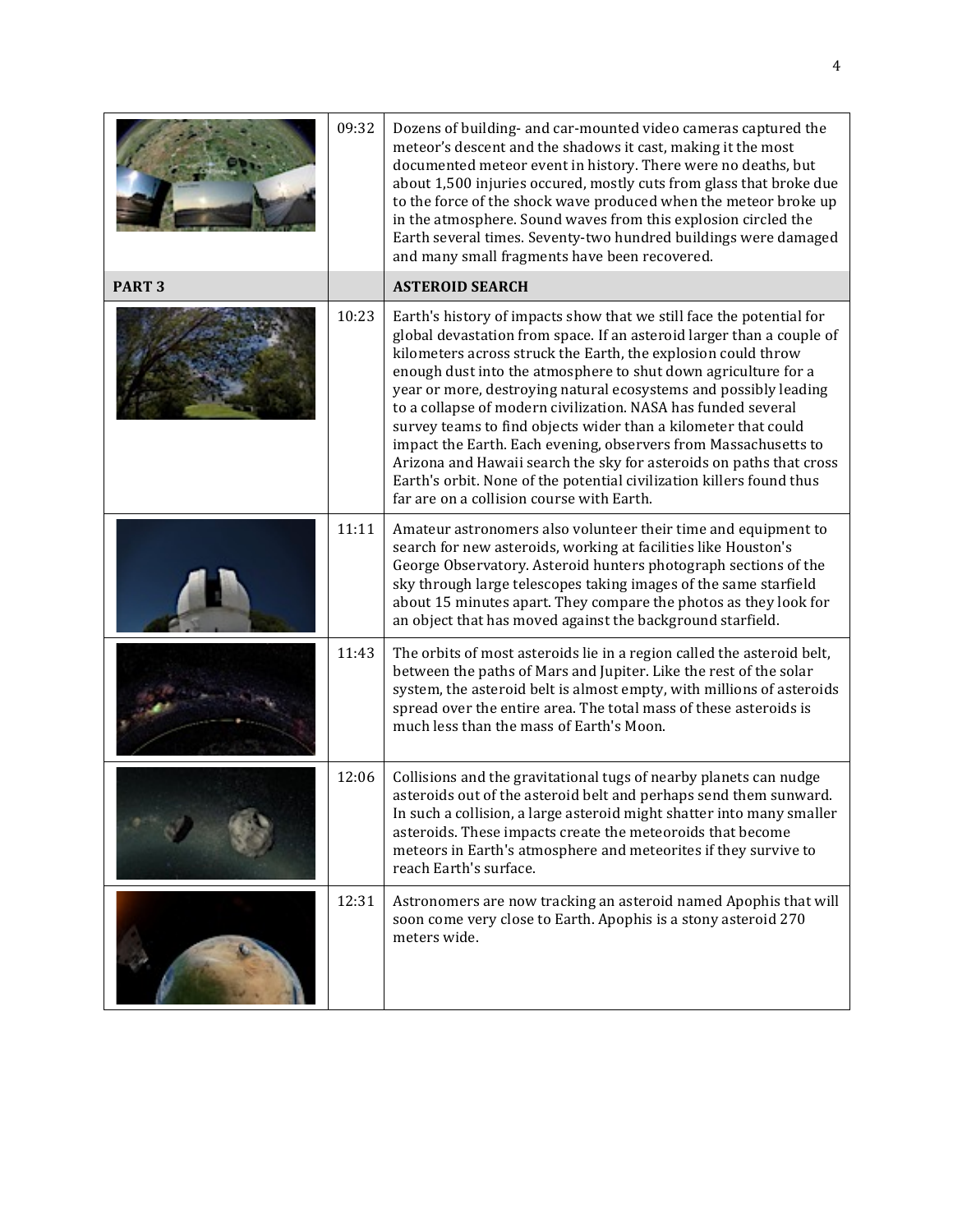|                   | 12:44 | On Friday, April 13, 2029, Apophis will come within 33,000 km of<br>the Earth - reaching a lower altitude than the geostationary<br>satellites monitoring the weather and carrying television signals.                                                                                                                                                                                                                                                                                                                                                                                                                                                                                                               |
|-------------------|-------|----------------------------------------------------------------------------------------------------------------------------------------------------------------------------------------------------------------------------------------------------------------------------------------------------------------------------------------------------------------------------------------------------------------------------------------------------------------------------------------------------------------------------------------------------------------------------------------------------------------------------------------------------------------------------------------------------------------------|
|                   | 13:00 | The impact of an asteroid the size of Apophis could wipe out a city<br>or cause a devastating tsunami. The Earth can expect an impact of<br>this size as often as once every 50,000 years on average.                                                                                                                                                                                                                                                                                                                                                                                                                                                                                                                |
|                   | 13:13 | Apophis serves to warn us that dangerous asteroids are close by<br>and that it is only a matter of time until we find one on a collision<br>course with Earth.                                                                                                                                                                                                                                                                                                                                                                                                                                                                                                                                                       |
|                   | 13:26 | We have also launched robotic spacecraft to study asteroids up<br>close. In 1991, the Galileo spacecraft imaged Gaspra and in 1993 it<br>approached Ida and discovered that this asteroid has a tiny moon<br>called Dactyl. In 1997 the NEAR-Shoemaker spacecraft flew past<br>the dark asteroid Mathilde, over 50 kilometers wide. In 2000, the<br>NEAR-Shoemaker spacecraft went into orbit around the asteroid<br>Eros, the first discovered Near-Earth Asteroid. In 2001 it landed on<br>the asteroid's irregular surface. The Hayabusa spacecraft visited<br>the asteroid Itokawa which looks more like a loose pile of rubble<br>than a solid rock. In 2005 Hayabusa actually touched down on the<br>asteroid. |
|                   | 14:29 | Data from these encounters help scientists design ways to deflect<br>an asteroid like Eros or Itokawa that could someday hit Earth.<br>Suggestions range from lasers and solar sails to a nuclear blast at<br>close range. A kinetic impactor could hit the asteroid and nudge it<br>forward or backward along its orbit. A gravity tug with its small,<br>but persistent, gravitational attraction could gradually pull a<br>threatening asteroid from its impact trajectory.                                                                                                                                                                                                                                       |
| PART <sub>4</sub> |       | <b>COMETS UP CLOSE</b>                                                                                                                                                                                                                                                                                                                                                                                                                                                                                                                                                                                                                                                                                               |
|                   | 15:05 | Comets also threaten Earth, especially a comet as large as Comet<br>Hale-Bopp, with a nucleus over 7 times as wide as an average<br>comet. If it were to hit Earth, the impact would be over 40 times<br>more powerful than the asteroid impact that killed the dinosaurs.<br>It could destroy all life on the planet.                                                                                                                                                                                                                                                                                                                                                                                               |
|                   | 15:33 | Like many comets, Comet Hale Bopp's story began in the Oort<br>Cloud, a distant spherical shell of icy particles far beyond the<br>planets. Impacts within this cloud can propel one of these dirty ice<br>balls sunward to become a comet.                                                                                                                                                                                                                                                                                                                                                                                                                                                                          |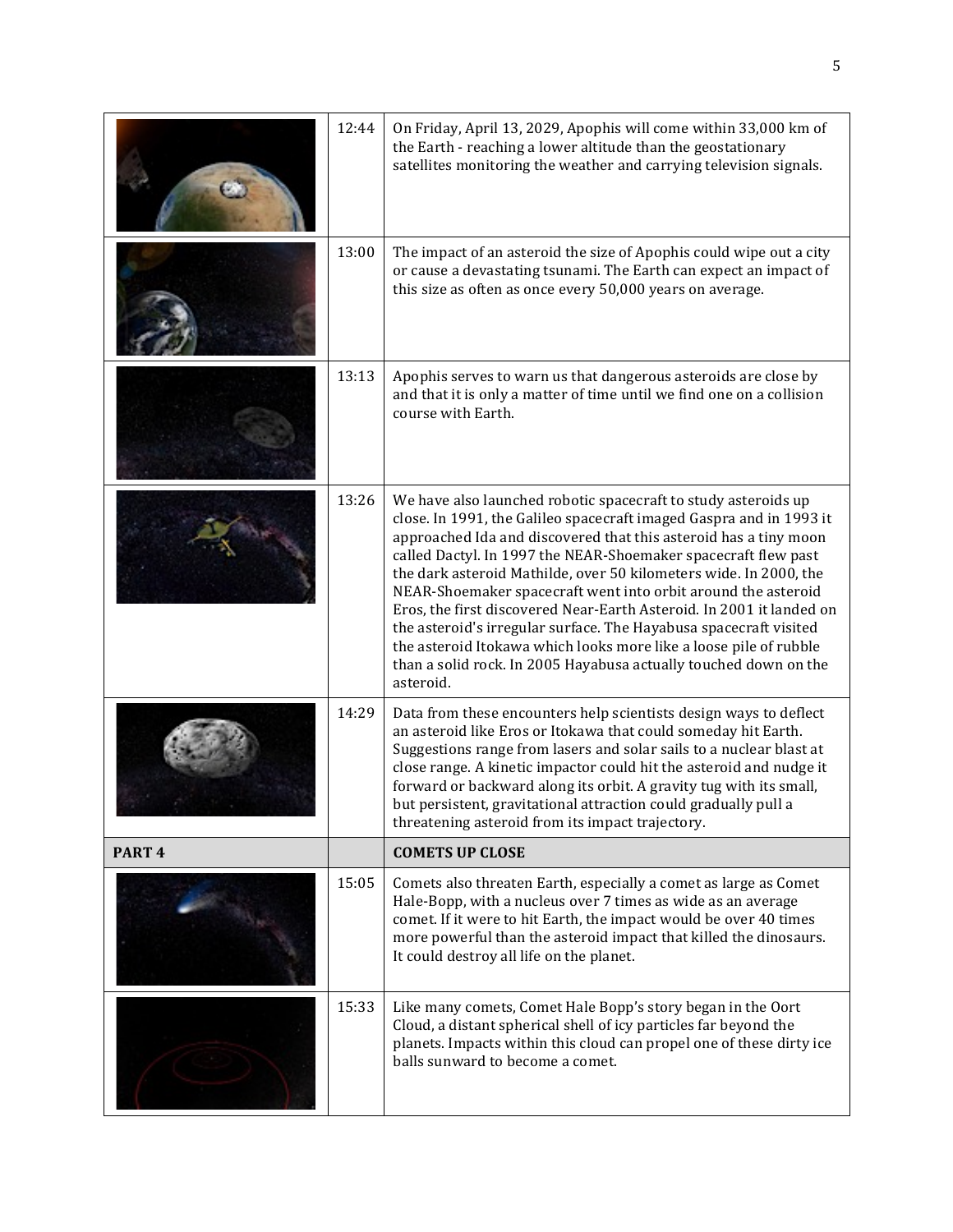| 15:50 | After leaving the Oort Cloud, Comet Hale Bopp reached the orbits                                                                                                                                                                                                                                                                            |
|-------|---------------------------------------------------------------------------------------------------------------------------------------------------------------------------------------------------------------------------------------------------------------------------------------------------------------------------------------------|
|       | of the planets and passed closest to Earth during the reign of<br>Pharaoh Pepi I over 4,000 years ago.                                                                                                                                                                                                                                      |
| 16:03 | Inside the pharaoh's pyramid at Saqqara, there is a text describing<br>a star with long hair. Perhaps this is the brilliant Comet Hale-Bopp<br>on its first visit.                                                                                                                                                                          |
| 16:14 | On its sunward journey, Jupiter's gravity altered its orbit so the<br>comet would return to Earth's skies at the end of the 20 <sup>th</sup> century.                                                                                                                                                                                       |
| 16:26 | In 1995 Alan Hale and Thomas Bopp rediscovered this comet, just<br>after it passed the orbit of Saturn. The sun's heat had begun to<br>vaporize the comet's ices, forming a gas shroud called a coma.                                                                                                                                       |
| 16:41 | Comet Hale Bopp's coma grew larger and its tail grew longer as it<br>came closer to the Sun. It grew a blue gas tail pointing straight<br>away from the Sun and a yellowish dust tail curving away along its<br>orbital path -- both stretching across a quarter of the sky.                                                                |
| 17:02 | Jupiter's gravity may ultimately bring this comet close to the sun,<br>turning it into a sungrazer, like Comet Ison. As these videos show,<br>the sun's energy can make a sungrazer very bright, break it apart<br>into several comets, or destroy it completely.                                                                           |
| 17:21 | In addition to long period comets journeying far beyond the<br>planets, there are also short period comets, like Halley's Comet.<br>The orbit of Halley's Comet extends beyond Neptune with a period<br>of just over 75 years.                                                                                                              |
| 17:36 | Halley's Comet has been documented throughout history from the<br>Norman Conquest in 1066 to Giotto's painting, The Adoration of<br>the Magi. Halley's Comet appeared low in southern skies in 1986<br>while the Giotto spacecraft gave us a close-up view of its nucleus.<br>We must wait until 2061 for next return of this famous comet. |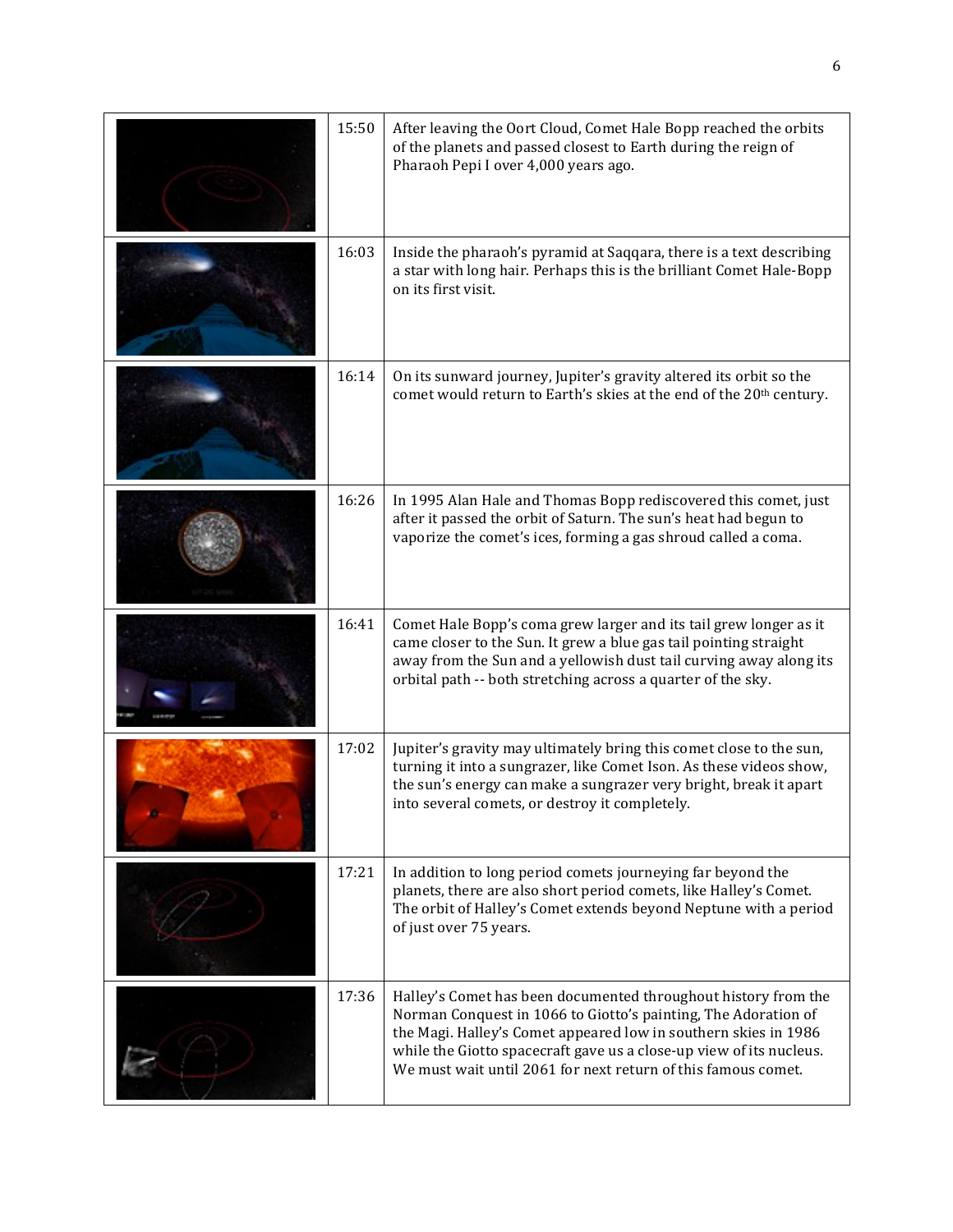| 18:03 | Comet Tempel 1 is a good example of a short period comet. With<br>each return, the Sun heats up the comet's dirty snowball-like<br>nucleus, causing it to shed material into its gossamer tail.                                                                                                                             |
|-------|-----------------------------------------------------------------------------------------------------------------------------------------------------------------------------------------------------------------------------------------------------------------------------------------------------------------------------|
| 18:19 | The Deep Impact spacecraft reached Comet Tempel 1 on July 4th,<br>2005. The larger "flyby" spacecraft carried a small "impactor",<br>which it released into the comet's path for a planned collision.                                                                                                                       |
| 18:34 | To observe the impact, the flyby spacecraft maneuvered into a new<br>orbit that passed just 500 kilometers from the comet.                                                                                                                                                                                                  |
| 18:51 | From this mission we discovered that Comet Tempel 1 is a fragile<br>icy dirtball covered with powdery dust, and that the ice deep inside<br>its nucleus may be unchanged from the early days of the solar<br>system.                                                                                                        |
| 19:10 | Six years later, the Stardust spacecraft flew past Comet Tempel 1<br>and photographed the crater we had made on the comet's surface.                                                                                                                                                                                        |
| 19:21 | Stardust also captured thousands of particles of comet dust during<br>a daring close encounter with Comet Wild 2, a comet that has only<br>recently ventured close to the Sun.                                                                                                                                              |
| 19:33 | After landing in the Utah desert, the Stardust sample container was<br>taken to a clean room at the Johnson Space Center in Houston,<br>Texas. This room has a cleanliness factor 100 times that of a<br>hospital operating room to ensure that the comet dust is not<br>contaminated.                                      |
| 19:57 | The grids in the circular collector brought back samples that<br>formed at hot temperatures near the sun as well as organic<br>compounds that formed at cold temperatures far from the sun.<br>Astrobiologists also found the amino acid, glycine, in the Stardust<br>samples. Amino acids are the building blocks of life. |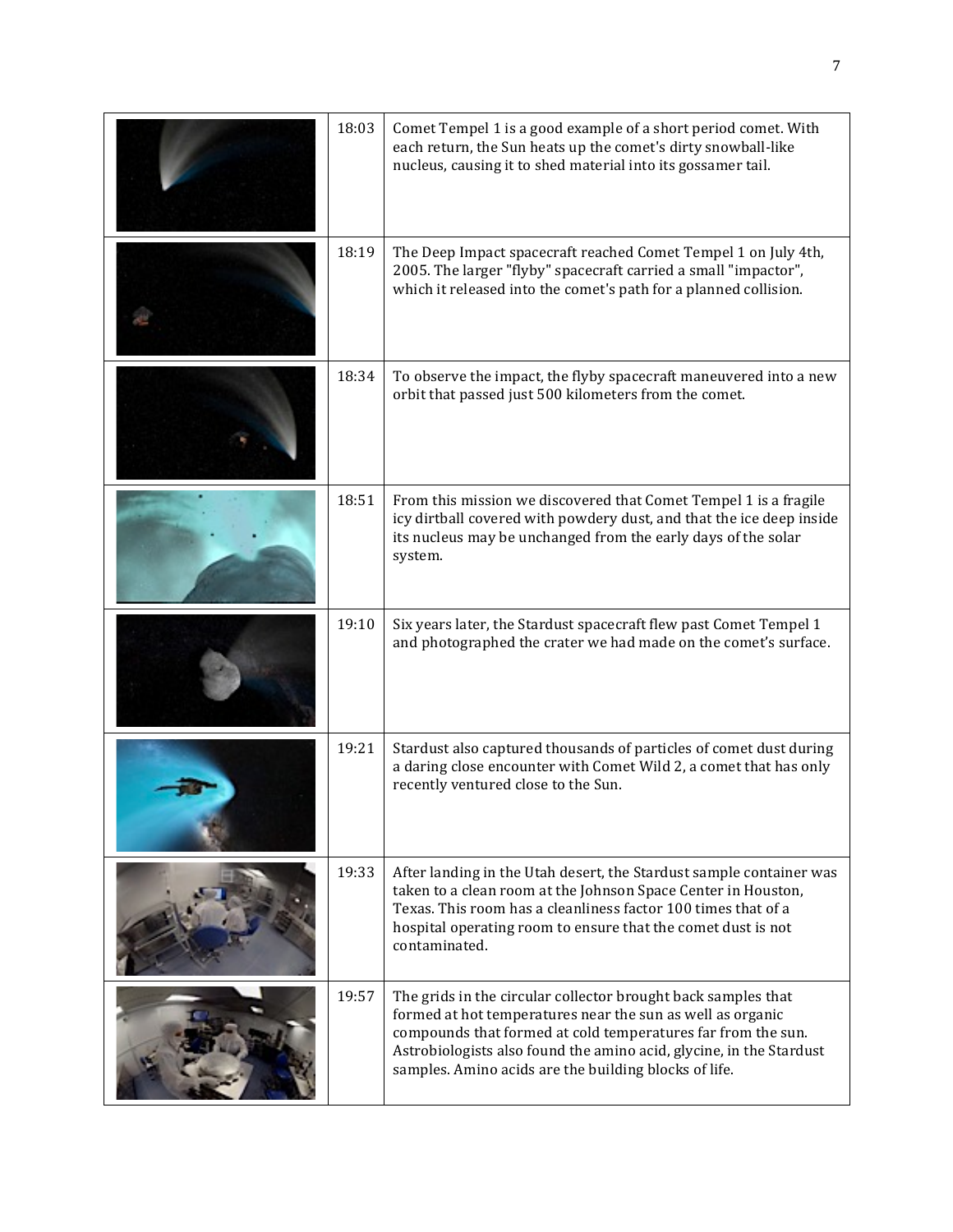|               | 20:26 | At Mt. Palomar in March 1993, astronomers Gene and Carolyn<br>Shoemaker and David Levy discovered a very unusual comet<br>orbiting Jupiter. Comet Shoemaker Levy 9 had come too close to<br>Jupiter in 1992 and the giant planet had torn it apart, leaving comet<br>fragments arranged like pearls on a string in an orbit destined to<br>impact Jupiter.                                                                                                                  |
|---------------|-------|-----------------------------------------------------------------------------------------------------------------------------------------------------------------------------------------------------------------------------------------------------------------------------------------------------------------------------------------------------------------------------------------------------------------------------------------------------------------------------|
|               | 20:51 | Hour after hour the fragments plunged into Jupiter's atmosphere,<br>producing a band of dark blotches in Jupiter's cloud tops and<br>Earth-size soot rings that marked the cloud tops for weeks. These<br>bruises gradually dissipated in the planet's atmosphere. Comet<br>Shoemaker Levy 9's longest-lasting effect is its demonstration that<br>our Earth orbits in a cosmic shooting gallery.                                                                           |
| <b>PART 5</b> |       | <b>COMET COLLISION</b>                                                                                                                                                                                                                                                                                                                                                                                                                                                      |
|               | 21:19 | Comets are friend and foe. Comet impacts probably brought water<br>and organic material to the early Earth and perhaps ice to the<br>Moon's poles. Unlike asteroids, comets come from distant regions<br>that we cannot search from Earth. After its discovery, we would<br>have at most a few years to assess the threat and prepare for a<br>comet encounter. To understand the hazard, let's see what would<br>happen if a comet the size of Shoemaker Levy 9 hit Earth. |
|               | 21:56 | Earth does not have Jupiter's thick atmospheric cushion so a 2-<br>kilometer wide comet would rush quickly through the atmosphere<br>creating an enormous glowing fireball.                                                                                                                                                                                                                                                                                                 |
|               | 22:09 | Let's suppose that the comet crashes into the shallow Gulf of<br>Mexico just south of Houston, Texas - releasing a million megatons<br>of energy on impact.                                                                                                                                                                                                                                                                                                                 |
|               | 22:31 | The impact would gouge out a crater about 30 kilometers wide and<br>generate a shock wave that almost instantaneously converts the<br>energy of the impact into heat and vaporizes the comet. The same<br>pulse melts the surrounding rock and produces a rapidly<br>expanding fireball. The blast raises a gigantic tsunami that races<br>inland.                                                                                                                          |
|               | 22:57 | A decompression wave follows, hurling molten and shattered<br>debris away from the impact site. Wood and concrete buildings<br>topple. Glass windows shatter. Bridges collapse and cars become<br>flying projectiles. Debris reaches the stratosphere and blocks<br>sunlight for months.                                                                                                                                                                                    |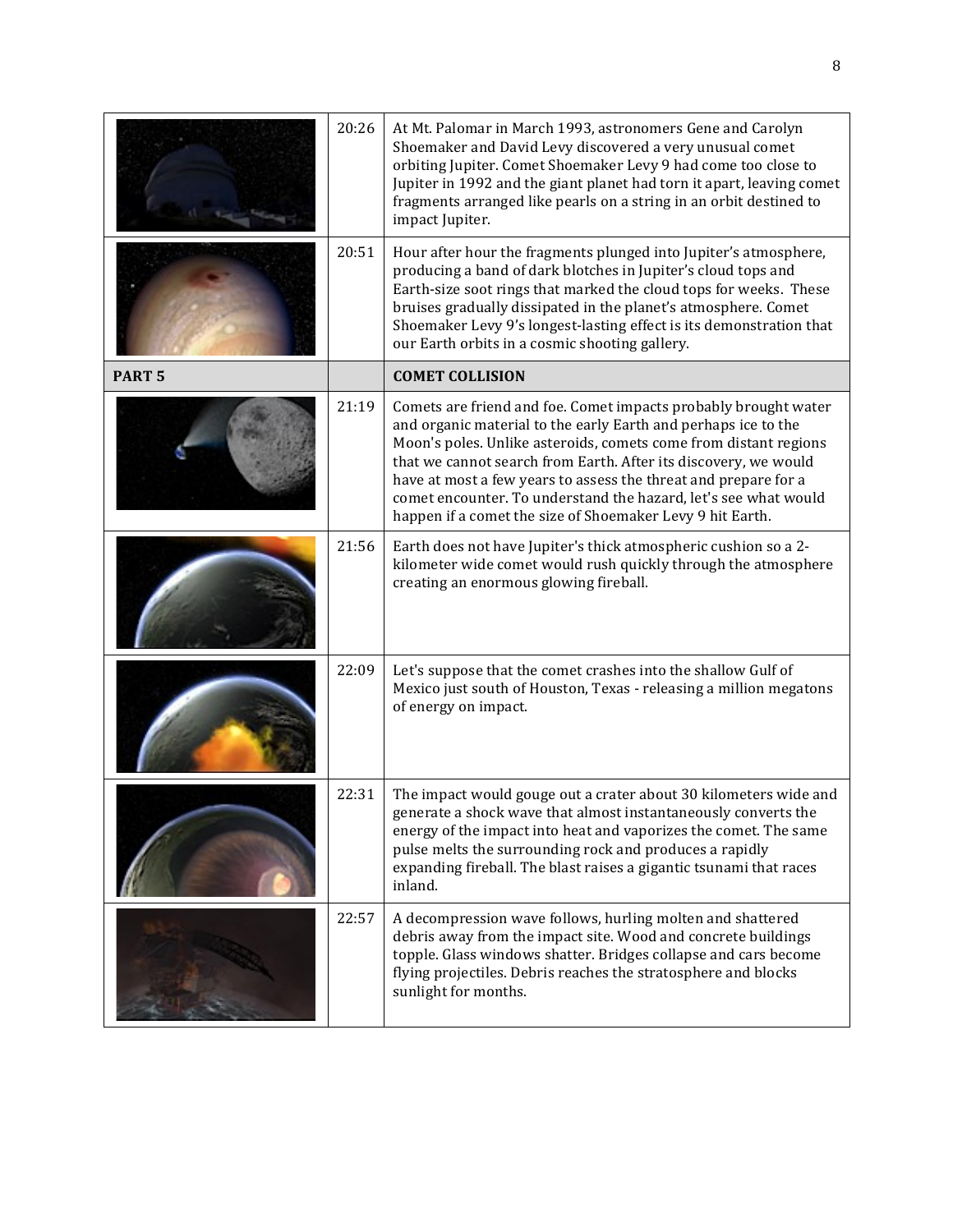|                                    | 23:23 | From the lunar surface, astronauts see Earth as a fragile and<br>vulnerable world. Earth supports a delicate biosphere, with life<br>forms that adapt poorly to dramatic changes. Even if humans do<br>survive the actual impact, the loss of agriculture and the complex<br>structures of civilization would put human society at risk.                                                                             |
|------------------------------------|-------|----------------------------------------------------------------------------------------------------------------------------------------------------------------------------------------------------------------------------------------------------------------------------------------------------------------------------------------------------------------------------------------------------------------------|
|                                    | 23:48 | Because we have so much to lose, we must step up our search for<br>comets and asteroids. We can find and track them, even use our<br>space technology to shift their orbits. What we still lack, and must<br>find, is the will to act together to ensure our survival.                                                                                                                                               |
| <b>CREDITS</b>                     |       | <b>CLOSING CREDITS</b>                                                                                                                                                                                                                                                                                                                                                                                               |
| Copyright                          | 24:14 | 2013, Rice University                                                                                                                                                                                                                                                                                                                                                                                                |
| Narration                          |       | Tom Jones<br>Jim Bratton                                                                                                                                                                                                                                                                                                                                                                                             |
| Writer and Director                |       | <b>Carolyn Sumners</b>                                                                                                                                                                                                                                                                                                                                                                                               |
| Score and Audio-Post<br>Production |       | Shai Fishman<br><b>Fish-I Studios</b>                                                                                                                                                                                                                                                                                                                                                                                |
| Animation                          |       | Tom Casey - Home Run Pictures<br><b>Adam Barnes</b><br>Tony Butterfield<br>Gerry Crouse<br>Phillipe Velasquez                                                                                                                                                                                                                                                                                                        |
| <b>Executive Producer</b>          |       | Patricia Reiff                                                                                                                                                                                                                                                                                                                                                                                                       |
| <b>Content Review</b>              |       | <b>Bruce Caron</b><br>Clark Chapman<br>Alan Harris<br>Essam Heggy<br>Thomas Jones<br><b>Donald Yeomans</b>                                                                                                                                                                                                                                                                                                           |
| Content/Logistics Support          |       | <b>Stardust Cleanroom</b><br>Lunar Sample Laboratory Facility<br>Lunar & Planetary Institute<br>Space Telescope Science Institute<br>NASA Deep Impact Mission<br><b>NASA Galileo Mission</b><br><b>NASA NEAR-Shoemaker Mission</b><br>Japan Aerospace Exploration Agency<br><b>Brenham Meteorite Company</b><br><b>HMNS George Observatory</b><br><b>Exploration Instruments</b><br>Geophysical Survey Systems, Inc. |
| Meteorite Field Team               |       | <b>Steve Arnold</b><br>Johnny Castillo<br>Chris Flis<br>Phil Mani                                                                                                                                                                                                                                                                                                                                                    |